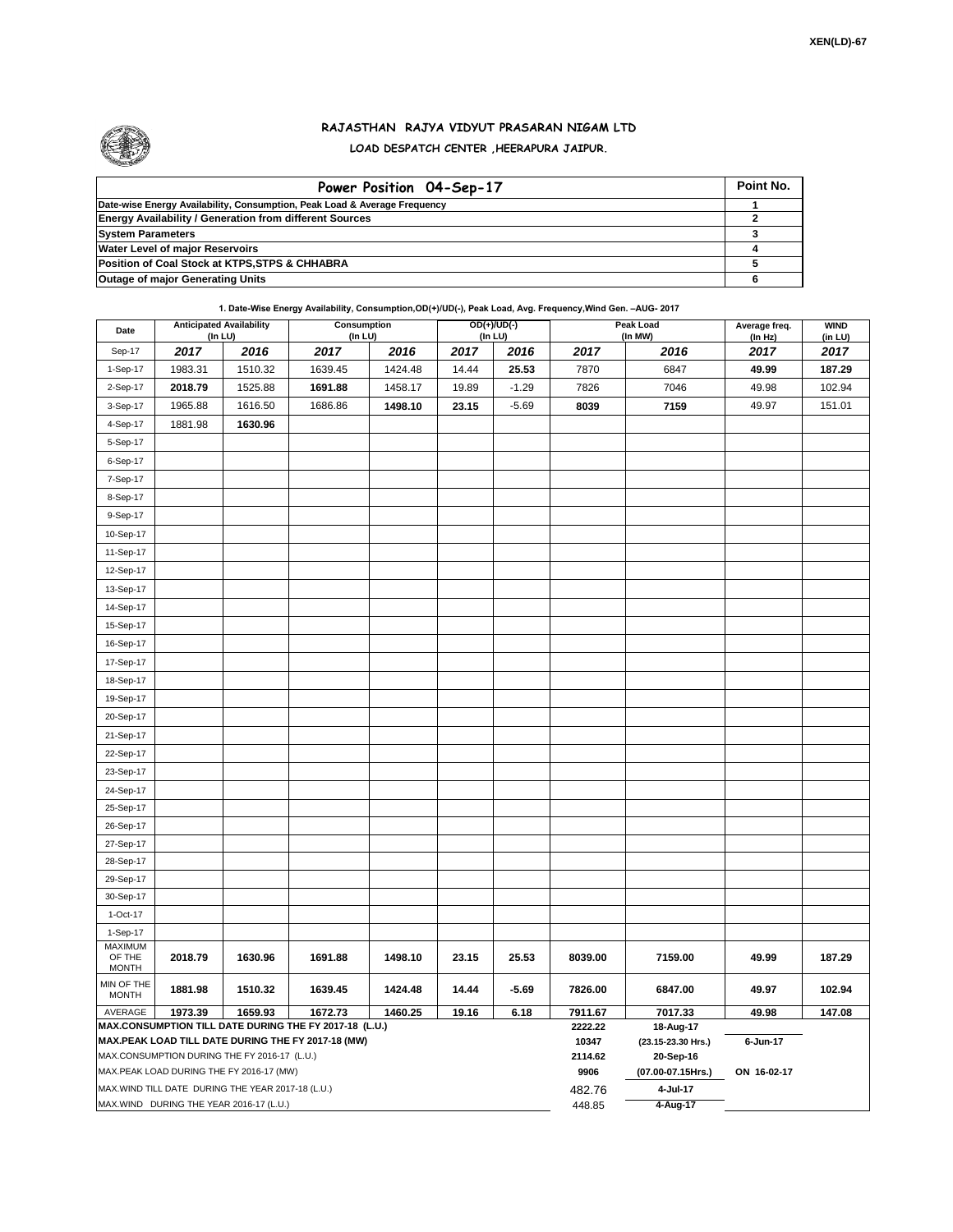| 2. Anticipated Availability/Generation From Different Sources |  |  |  |  |  |
|---------------------------------------------------------------|--|--|--|--|--|
|---------------------------------------------------------------|--|--|--|--|--|

| (In LU)        |                                                                                    |                                                  |                                  |                              |                                                  |                                  |                              |                                                  |                                  |                              |
|----------------|------------------------------------------------------------------------------------|--------------------------------------------------|----------------------------------|------------------------------|--------------------------------------------------|----------------------------------|------------------------------|--------------------------------------------------|----------------------------------|------------------------------|
| S.No.          | Sources Available to Rajasthan /<br>Installed Capacity as on 30.09.2016<br>(In MW) | Prior<br>assessment<br>of Avail. For<br>next Day | Prior<br>assessment<br>of Avail. | Actual<br>Energy<br>Received | Prior<br>assessment<br>of Avail. For<br>next Day | Prior<br>assessment<br>of Avail. | Actual<br>Energy<br>Received | Prior<br>assessment<br>of Avail. For<br>next Day | Prior<br>assessment<br>of Avail. | Actual<br>Energy<br>Received |
|                |                                                                                    |                                                  | 1-Sep-17                         |                              |                                                  | 2-Sep-17                         |                              |                                                  | 3-Sep-17                         |                              |
| 1              | KTPS (1240/1240)                                                                   | 222.00                                           | 222.00                           | 189.20                       | 222.00                                           | 222.00                           | 191.28                       | 222.00                                           | 222.00                           | 189.79                       |
| $\overline{2}$ | STPS (1500/1500)                                                                   | 55.00                                            | 165.00                           | 87.94                        | 55.00                                            | 55.00                            | 42.95                        | 55.00                                            | 55.00                            | 42.74                        |
| 3<br>4         | DHOLPUR GAS CCPP (330/330)<br>RAMGARH (273.5/273.5)                                | 0.00<br>46.00                                    | 0.00<br>46.00                    | 0.00<br>45.68                | 0.00<br>46.00                                    | 0.00<br>46.00                    | 0.00<br>45.43                | 0.00<br>46.00                                    | 0.00<br>46.00                    | 0.00<br>45.39                |
| 5              | RAPP-A(200/200)                                                                    | 38.00                                            | 38.00                            | 41.39                        | 38.00                                            | 38.00                            | 41.55                        | 38.00                                            | 38.00                            | 41.64                        |
| 6              | MAHI (140/140)                                                                     | 0.00                                             | 0.00                             | 13.21                        | 0.00                                             | 0.00                             | 15.54                        | 0.00                                             | 0.00                             | 14.45                        |
| 7              | CHAMBAL (RPS+JS) (135.5/271)                                                       | 17.00                                            | 17.00                            | 6.11                         | 17.00                                            | 17.00                            | 13.40                        | 17.00                                            | 17.00                            | 19.51                        |
| 8              | GIRAL LIGNITE (250/250)                                                            | 0.00                                             | 0.00                             | 0.00                         | 0.00                                             | 0.00                             | 0.00                         | 0.00                                             | 0.00                             | 0.00                         |
| 9              | CHHABRA TPS 1000/1000)                                                             | 109.00                                           | 109.00                           | 91.43                        | 61.00                                            | 109.00                           | 93.73                        | 108.00                                           | 61.00                            | 82.29                        |
| 10             | ADANI (TPS) + KALISINDH (TPS)<br>(1200+1200/1320+1200)                             | 420.00                                           | 420.00                           | 318.53                       | 420.00                                           | 420.00                           | 338.40                       | 420.00                                           | 420.00                           | 322.23                       |
| 11             | WIND FARM (3980.40/4119.15)                                                        | 249.00                                           | 205.00                           | 187.29                       | 208.00                                           | 249.00                           | 102.94                       | 131.00                                           | 208.00                           | 151.01                       |
| 12             | SOLAR POWER(737.70/1295.70)                                                        | 0.00                                             | 0.00                             | 0.00                         | 0.00                                             | 0.00                             | 0.00                         | 0.00                                             | 0.00                             | 0.00                         |
| 13<br>14       | CAPTIVE POWER PLANTS<br>REGIONAL (INTRA STATE) O.A.(VLTPS)                         | 0.00<br>0.00                                     | 0.00<br>0.00                     | 0.00<br>0.00                 | 0.00<br>0.00                                     | 0.00<br>0.00                     | 0.00<br>0.00                 | 0.00<br>0.00                                     | 0.00<br>0.00                     | 0.00<br>0.00                 |
| 15             | <b>OPEN ACCESS</b>                                                                 | $-57.41$                                         | $-57.53$                         | $-57.70$                     | $-59.47$                                         | $-57.41$                         | $-57.81$                     | -61.86                                           | $-59.47$                         | $-59.71$                     |
| 16             | BIOMASS - (101.95/119.25)                                                          | 4.00                                             | 6.00                             | 4.11                         | 6.00                                             | 4.00                             | 5.75                         | 5.00                                             | 6.00                             | 4.78                         |
| 17             | BARSINGHSAR LTPS(250/250)                                                          | 26.00                                            | 26.00                            | 25.51                        | 26.00                                            | 26.00                            | 24.34                        | 26.00                                            | 26.00                            | 23.23                        |
| 18             | RAJWEST (1080/1080)                                                                | 201.00                                           | 172.00                           | 107.59                       | 203.00                                           | 201.00                           | 144.95                       | 201.00                                           | 203.00                           | 127.66                       |
|                | <b>TOTAL (A): 1-18</b>                                                             | 1329.59                                          | 1368.47                          | 1060.29                      | 1242.53                                          | 1329.59                          | 1002.44                      | 1207.14                                          | 1242.53                          | 1005.00                      |
| 19             | <b>BBMB COMPLEX</b>                                                                |                                                  |                                  |                              |                                                  |                                  |                              |                                                  |                                  |                              |
|                | a) BHAKRA(230.79/1516.3)                                                           | 25.88                                            | 39.12                            | 32.85                        | 24.40                                            | 25.88                            | 24.53                        | 32.35                                            | 24.40                            | 27.77                        |
|                | b) DEHAR (198/990)                                                                 | 28.06                                            | 28.03                            | 27.57                        | 27.64                                            | 28.06                            | 27.64                        | 27.64                                            | 27.64                            | 27.42                        |
|                | c) PONG (231.66/396)<br>TOTAL : a TO c                                             | 31.86<br>85.80                                   | 31.58<br>98.73                   | 29.29<br>89.71               | 27.01<br>79.05                                   | 31.86<br>85.80                   | 28.34<br>80.51               | 24.83<br>84.81                                   | 27.01<br>79.05                   | 24.92<br>80.11               |
| 20             | <b>CENTRAL STATIONS</b>                                                            |                                                  |                                  |                              |                                                  |                                  |                              |                                                  |                                  |                              |
|                | d) SINGRAULI (300/2000)                                                            | 84.10                                            | 66.81                            | 47.64                        | 88.23                                            | 84.10                            | 82.31                        | 89.91                                            | 88.23                            | 61.21                        |
|                | e) RIHAND<br>(310.24/3000)                                                         | 98.55                                            | 65.71                            | 58.18                        | 98.55                                            | 98.55                            | 99.54                        | 98.55                                            | 98.55                            | 86.56                        |
| $f$ )          | <b>UNCHAHAR-I(20/420)</b>                                                          | 0.74                                             | 3.01                             | 3.26                         | 0.00                                             | 0.74                             | 2.63                         | 0.00                                             | 0.00                             | 2.18                         |
| g)             | <b>UNCHAHAR-II&amp; III(61/630)</b>                                                | 3.71                                             | 11.30                            | 12.74                        | 2.34                                             | 3.71                             | 9.94                         | 0.14                                             | 2.34                             | 9.57                         |
|                | h) INDIRA GANDHI STPS(JHAJHAR) 0.00/1500)                                          | 0.00                                             | 0.00                             | 0.00                         | 0.00                                             | 0.00                             | 0.00                         | 0.00                                             | 0.00                             | 0.00                         |
|                | i) NCTPS DADRI St-II (43.22/980) +<br>DADRI-TH                                     | 8.80                                             | 8.80                             | 8.80                         | 8.80                                             | 8.80                             | 8.80                         | 8.79                                             | 8.80                             | 8.43                         |
|                | j) DADRI GAS (77/830)                                                              | 1.39                                             | 2.22                             | 2.06                         | 1.52                                             | 1.39                             | 1.78                         | 0.83                                             | 1.52                             | 2.06                         |
|                | k) ANTA<br>(83.07/419)<br>I) AURAIYA                                               | 0.00<br>0.00                                     | 0.00<br>0.00                     | 0.00<br>0.00                 | 0.00<br>0.00                                     | 0.00<br>0.00                     | 0.00<br>0.00                 | 0.00                                             | 0.00<br>0.00                     | 0.00                         |
|                | (61.03/663)<br>m) NAPP<br>(44/440)                                                 | 9.22                                             | 9.12                             | 9.12                         | 9.19                                             | 9.22                             | 9.22                         | 0.00<br>9.17                                     | 9.19                             | 0.00<br>9.19                 |
|                | n) RAPP-B<br>(125/440)                                                             | 32.30                                            | 35.71                            | 35.71                        | 32.21                                            | 32.30                            | 32.30                        | 0.00                                             | 32.21                            | 32.21                        |
|                | o) RAPP-C<br>(88/440)                                                              | 20.58                                            | 20.58                            | 20.58                        | 19.62                                            | 20.58                            | 20.58                        | 19.62                                            | 19.62                            | 19.62                        |
|                | p) SALAL<br>(20.36/690)                                                            | 4.76                                             | 4.76                             | 4.76                         | 4.76                                             | 4.76                             | 4.76                         | 4.63                                             | 4.76                             | 4.73                         |
|                | q) URI<br>(70.37/720)                                                              | 8.17                                             | 8.79                             | 8.04                         | 8.40                                             | 8.17                             | 7.83                         | 8.12                                             | 8.40                             | 8.42                         |
|                | r) TANAKPUR<br>(10.86/94)                                                          | 2.52                                             | 2.50                             | 2.45                         | 2.58                                             | 2.52                             | 2.52                         | 2.53                                             | 2.58                             | 2.53                         |
|                | s) CHAMERA - (105.84/540)                                                          | 25.12                                            | 25.12                            | 21.54                        | 25.12                                            | 25.12                            | 25.12                        | 25.12                                            | 25.12                            | 25.12                        |
|                | t) CHAMERA-II (29.01/300)                                                          | 6.96                                             | 6.96                             | 6.96                         | 6.96                                             | 6.96                             | 6.96                         | 6.96                                             | 6.96                             | 6.96                         |
|                | u) CHAMERA-III (25.21/231)<br>v) DHAULIGANGA (27/280)                              | 6.00<br>6.51                                     | 6.00<br>6.51                     | 6.00<br>6.51                 | 5.98<br>6.42                                     | 6.00<br>6.51                     | 6.00<br>6.51                 | 5.64<br>6.41                                     | 5.98<br>6.42                     | 5.55<br>6.42                 |
|                | w) DULHASTI (42.42/390)                                                            | 10.09                                            | 10.09                            | 10.09                        | 10.05                                            | 10.09                            | 10.09                        | 10.06                                            | 10.05                            | 10.05                        |
|                | x) SEWA (13/120)                                                                   | 1.63                                             | 1.95                             | 1.95                         | 1.95                                             | 1.63                             | 1.95                         | 1.08                                             | 1.95                             | 1.95                         |
|                | y) NJPC<br>(112.00/1500)+RAMPUR(31.808/412.02)                                     | 34.48                                            | 34.48                            | 34.48                        | 34.48                                            | 34.48                            | 34.48                        | 31.07                                            | 34.48                            | 34.48                        |
|                | z) TEHRI (75/1000)                                                                 | 5.01                                             | 5.45                             | 5.45                         | 6.38                                             | 5.01                             | 5.01                         | 6.38                                             | 6.38                             | 6.45                         |
|                | aa) KOTESHWR (33.44/400) + PARBATI3                                                | 23.31                                            | 13.95                            | 22.55                        | 16.10                                            | 23.31                            | 24.68                        | 15.02                                            | 16.10                            | 22.61                        |
|                | (56.73/520)                                                                        |                                                  |                                  |                              |                                                  |                                  |                              |                                                  |                                  |                              |
|                | ab) TALA                                                                           | 3.66                                             | 3.64                             | 3.64                         | 3.66                                             | 3.66                             | 3.66                         | 3.66                                             | 3.66                             | 3.66                         |
|                | ac) MUNDRA UMPP (380/4000)<br>ad) SASAN (372/3960)                                 | 65.53<br>86.51                                   | 52.73<br>52.35                   | 23.65<br>71.47               | 49.70<br>87.48                                   | 65.53<br>86.51                   | 56.93<br>86.51               | 69.78<br>87.48                                   | 49.70<br>87.48                   | 28.17<br>84.22               |
|                | ae) FRKKA+KHLGN+TLCHR (70.18/3940)                                                 | 0.00                                             | 0.00                             | 2.98                         | 0.97                                             | 0.00                             | 3.44                         | 0.00                                             | 0.97                             | 5.45                         |
|                | af) URS POWER(DADRI TH-I)                                                          | 0.00                                             | 0.00                             | 0.00                         | 0.00                                             | 0.00                             | 0.00                         | 0.00                                             | 0.00                             | 0.00                         |
|                | TOTAL SCHEDULE(a TO af)                                                            | 635.45                                           | 557.27                           | 520.34                       | 610.49                                           | 635.45                           | 634.04                       | 595.75                                           | 610.49                           | 567.93                       |
|                | LOSSES                                                                             | $-22.35$                                         | $-14.04$                         | $-17.80$                     | $-15.66$                                         | $-22.35$                         | $-22.28$                     | $-16.83$                                         | $-15.66$                         | $-19.77$                     |
|                | <b>NET SCHEDULED</b>                                                               | 613.10                                           | 543.23                           | 502.54                       | 594.83                                           | 613.10                           | 611.77                       | 578.92                                           | 594.83                           | 548.16                       |
| 21             | BILATERAL (REG.) EXCL. BANKING                                                     | 25.08                                            | 25.18                            | 25.73                        | 21.50                                            | 25.08                            | 22.71                        | 18.49                                            | 21.50                            | 21.11                        |
| 22             | <b>BANKING</b>                                                                     | 0.00                                             | 0.00                             | 0.00                         | 0.00                                             | 0.00                             | 0.00                         | 0.00                                             | 0.00                             | 0.00                         |
| 23             | BILATERAL(INTER-REG.).<br>EXCLUDING (ISOA & BANKING)                               | 26.84                                            | 24.09                            | 17.10                        | 96.33                                            | 23.39                            | 10.47                        | 89.04                                            | 94.65                            | 78.49                        |
| 24             | INTER STATE OPEN ACCESS<br>(BILATERAL+IEX)                                         | 57.41                                            | 57.53                            | 57.70                        | 59.47                                            | 57.41                            | 57.81                        | 61.86                                            | 59.47                            | 59.71                        |
| 25             | INDIAN ENERGY EXCHANGE                                                             | $-33.22$                                         | $-38.34$                         | $-38.34$                     | $-48.77$                                         | $-33.22$                         | $-33.22$                     | $-73.47$                                         | $-48.77$                         | $-48.77$                     |
|                | TOTAL(B): (19 TO 25)                                                               | 689.20                                           | 614.84                           | 564.72                       | 723.35                                           | 689.20                           | 669.54                       | 674.83                                           | 723.35                           | 658.70                       |
|                | TOTAL GENERATION (A +B) : 1 TO<br>25                                               |                                                  |                                  | 1625.01                      |                                                  |                                  | 1671.98                      |                                                  |                                  | 1663.71                      |
|                | OVER DRAWAL (+)/UNDER<br>DRAWAL (-)                                                |                                                  |                                  | 14.44                        |                                                  |                                  | 19.89                        |                                                  |                                  | 23.15                        |
|                | <b>GRAND TOTAL</b>                                                                 | 2018.79                                          | 1983.31                          | 1639.45                      | 1965.88                                          | 2018.79                          | 1691.87                      | 1881.98                                          | 1965.88                          | 1686.86                      |
|                | LAST YEAR                                                                          | 15.25.88                                         | 1510.32                          | 1424.48                      | 1616.50                                          | 1525.88                          | 1458.17                      | 1630.96                                          | 1616.50                          | 1498.11                      |